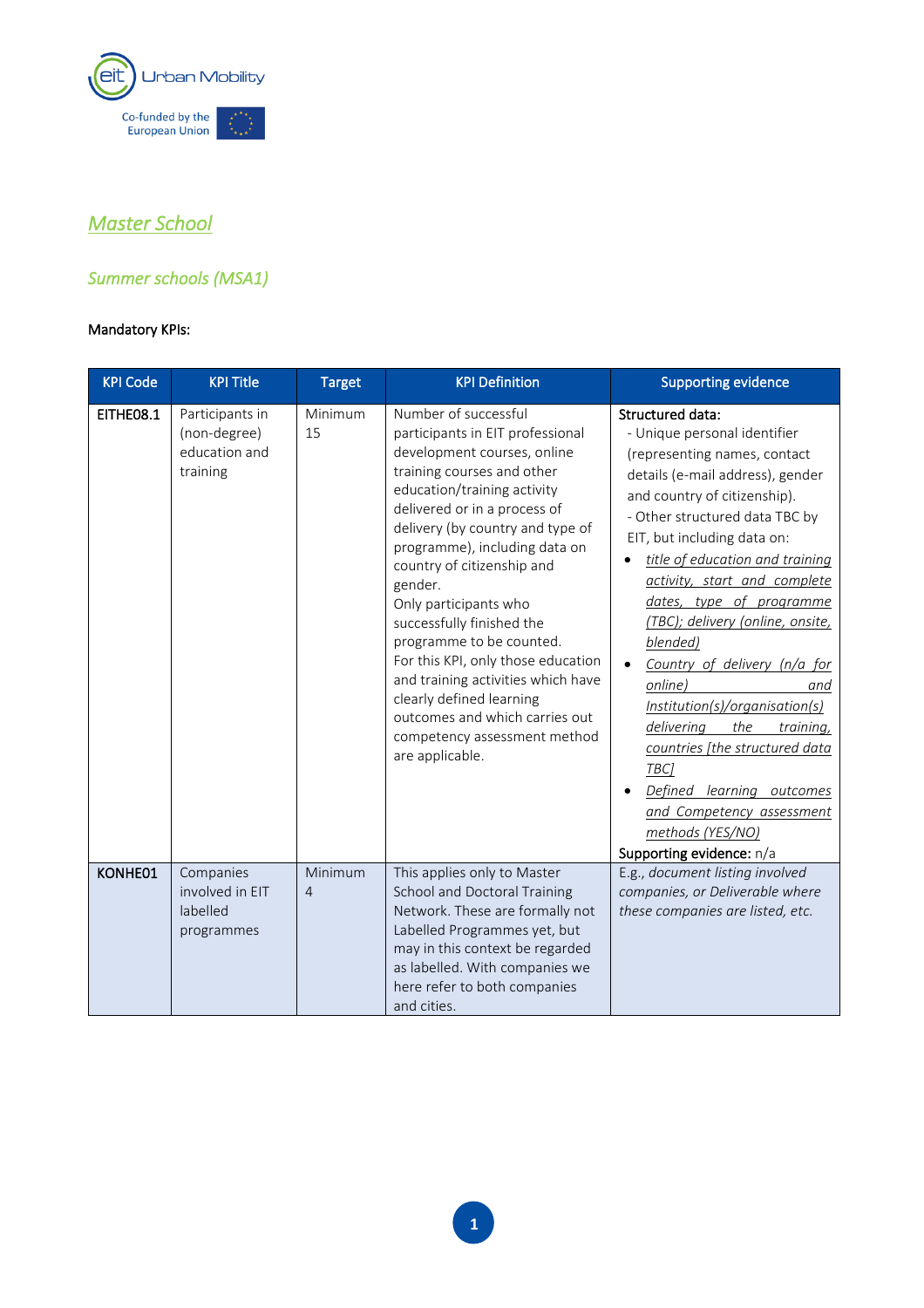

# *Awareness Raising activities and/or courses (MSA2)*

| <b>KPI Code</b> | <b>KPI Title</b>                                                       | <b>Target</b>    | <b>KPI Definition</b>                                                                                                                                                                                                                                                                                                                                                                                                                                                                                                                                                                   | <b>Supporting evidence</b>                                                                                                                                                                                                                                                                                                                                                                                                                                                                                                                                                                                                                            |
|-----------------|------------------------------------------------------------------------|------------------|-----------------------------------------------------------------------------------------------------------------------------------------------------------------------------------------------------------------------------------------------------------------------------------------------------------------------------------------------------------------------------------------------------------------------------------------------------------------------------------------------------------------------------------------------------------------------------------------|-------------------------------------------------------------------------------------------------------------------------------------------------------------------------------------------------------------------------------------------------------------------------------------------------------------------------------------------------------------------------------------------------------------------------------------------------------------------------------------------------------------------------------------------------------------------------------------------------------------------------------------------------------|
| EITHE08.1       | Participants in<br>(non-degree)<br>education and<br>training           | Minimum 20       | Number of successful<br>participants in EIT<br>professional development<br>courses, online training<br>courses and other<br>education/training activity<br>delivered or in a process of<br>delivery (by country and type<br>of programme), including<br>data on country of citizenship<br>and gender.<br>Only participants who<br>successfully finished the<br>programme to be counted.<br>For this KPI, only those<br>education and training<br>activities which have clearly<br>defined learning outcomes<br>and which carries out<br>competency assessment<br>method are applicable. | <b>Structured data:</b><br>- Unique personal identifier<br>(representing names, contact<br>details (e-mail address), gender<br>and country of citizenship).<br>- Other structured data TBC by<br>EIT, but including data on:<br>title of education and training<br>activity, start and complete<br>dates, type of programme<br>(TBC); delivery (online, onsite,<br>blended)<br>Country of delivery (n/a for<br>online)<br>and<br>Institution(s)/organisation(s)<br>delivering<br>the<br>training,<br>countries [the structured data<br>TBC]<br>Defined learning outcomes<br>and Competency assessment<br>methods (YES/NO)<br>Supporting evidence: n/a |
| KONHE02         | Participants in<br>all Academy<br>activities                           | Minimum 80       | Here each individual<br>participant in an education<br>programme counts, being in<br>the Master School, Doctoral<br>Training Network or<br>Competence Hub.                                                                                                                                                                                                                                                                                                                                                                                                                              | E.g., list with unique personal<br>identifiers, deliverable where the<br>number of participants is<br>presented, etc.                                                                                                                                                                                                                                                                                                                                                                                                                                                                                                                                 |
| KONEHE13        | Annual reach of<br>impressions for<br>EIT Urban<br>Mobility<br>content | Minimum<br>10000 | Visitors visiting online<br>content sites being EIT Urban<br>Mobility branded count,<br>irrespectively of type of<br>content, being a site<br>regarding innovation<br>projects, web-TV channel,                                                                                                                                                                                                                                                                                                                                                                                         | E.g., document with information<br>about impressions for online<br>content.                                                                                                                                                                                                                                                                                                                                                                                                                                                                                                                                                                           |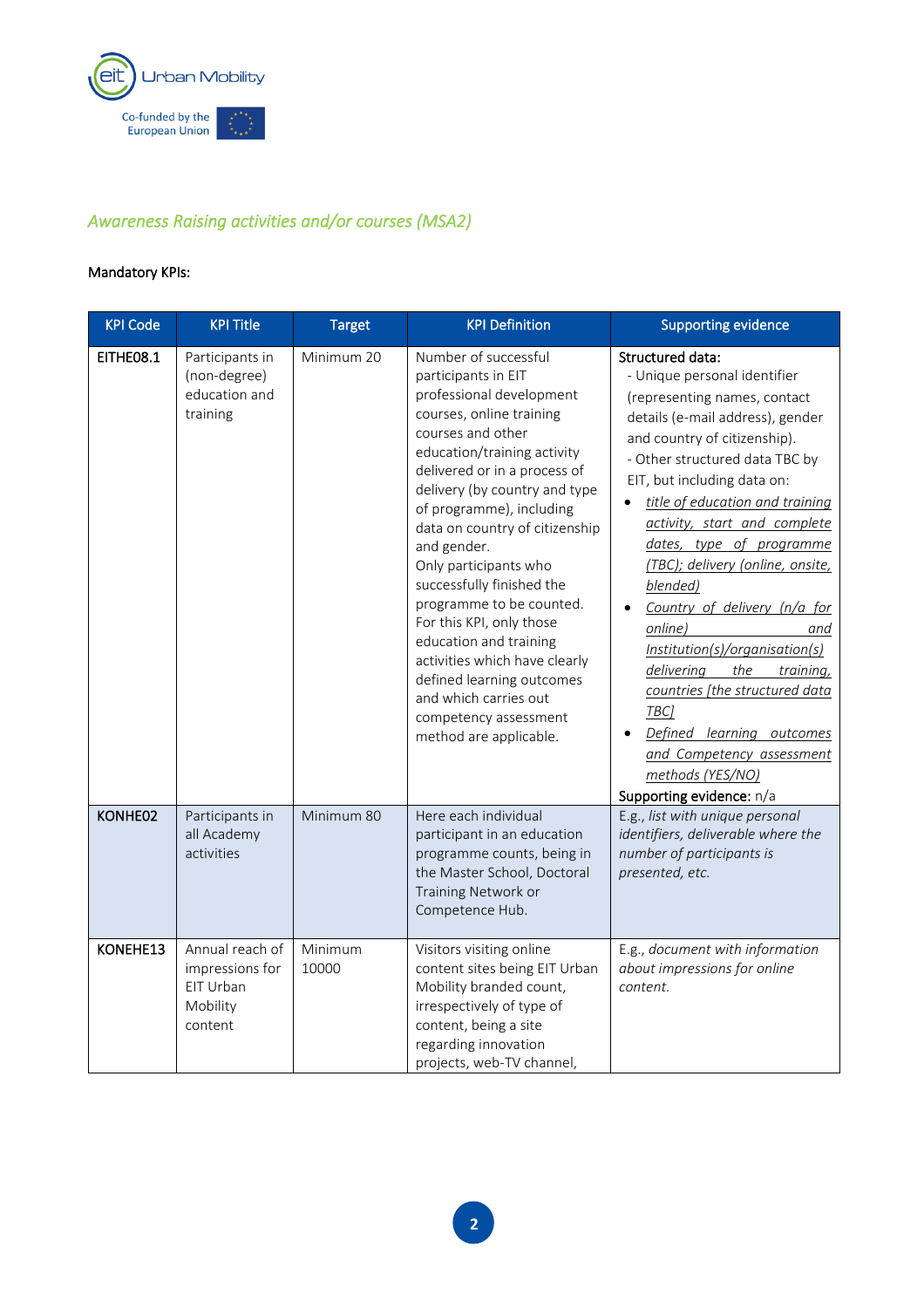

|  | course home page, or MOOC<br>etc. |  |
|--|-----------------------------------|--|
|  |                                   |  |

# Teaching methodology with a Knowledge Triangle perspective (MSA3)

| <b>KPI Code</b> | <b>KPI Title</b>                                             | <b>Target</b> | <b>KPI Definition</b>                                                                                                                                                                                                                                                                                                                                                                                                                                                                                                                                                                         | <b>Supporting evidence</b>                                                                                                                                                                                                                                                                                                                                                                                                                                                                                                                                                                                                                            |
|-----------------|--------------------------------------------------------------|---------------|-----------------------------------------------------------------------------------------------------------------------------------------------------------------------------------------------------------------------------------------------------------------------------------------------------------------------------------------------------------------------------------------------------------------------------------------------------------------------------------------------------------------------------------------------------------------------------------------------|-------------------------------------------------------------------------------------------------------------------------------------------------------------------------------------------------------------------------------------------------------------------------------------------------------------------------------------------------------------------------------------------------------------------------------------------------------------------------------------------------------------------------------------------------------------------------------------------------------------------------------------------------------|
| EITHE08.1       | Participants in<br>(non-degree)<br>education and<br>training | Minimum 10    | Number of successful<br>participants in EIT<br>professional development<br>courses, online training<br>courses and other<br>education/training activity<br>delivered or in a process<br>of delivery (by country<br>and type of programme),<br>including data on country<br>of citizenship and gender.<br>Only participants who<br>successfully finished the<br>programme to be<br>counted.<br>For this KPI, only those<br>education and training<br>activities which have<br>clearly defined learning<br>outcomes and which<br>carries out competency<br>assessment method are<br>applicable. | <b>Structured data:</b><br>- Unique personal identifier<br>(representing names, contact<br>details (e-mail address), gender<br>and country of citizenship).<br>- Other structured data TBC by<br>EIT, but including data on:<br>title of education and training<br>activity, start and complete<br>dates, type of programme<br>(TBC); delivery (online, onsite,<br>blended)<br>Country of delivery (n/a for<br>online)<br>and<br>Institution(s)/organisation(s)<br>delivering<br>the<br>training,<br>countries [the structured data<br>TBC]<br>Defined learning outcomes<br>and Competency assessment<br>methods (YES/NO)<br>Supporting evidence: n/a |
| KONHE02         | Participants in<br>all Academy<br>activities                 | Minimum 50    | Here each individual<br>participant in an<br>education programme<br>counts, being in the<br>Master School, Doctoral<br>Training Network or<br>Competence Hub.                                                                                                                                                                                                                                                                                                                                                                                                                                 | E.g., list with unique personal<br>identifiers, deliverable where the<br>number of participants is<br>presented, etc.                                                                                                                                                                                                                                                                                                                                                                                                                                                                                                                                 |
| KONHE21         | New courses<br>developed                                     | Minimum 1     | Number of new courses<br>and trainings for degree                                                                                                                                                                                                                                                                                                                                                                                                                                                                                                                                             | E.g., list of new courses, KAVA<br>Deliverable containing this<br>information, etc.                                                                                                                                                                                                                                                                                                                                                                                                                                                                                                                                                                   |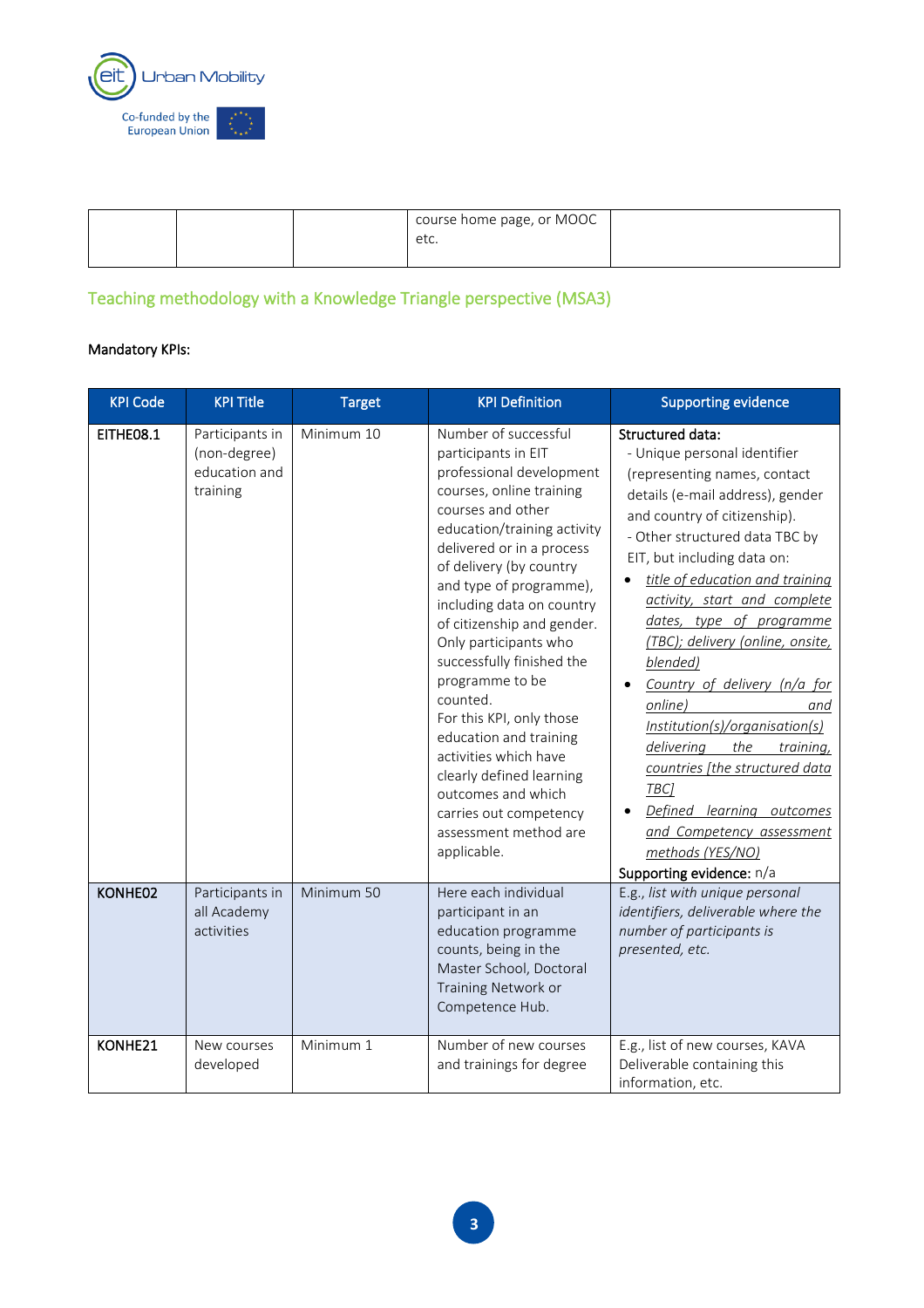

|  | and non-degree<br>education<br>ı develoned |  |
|--|--------------------------------------------|--|
|  |                                            |  |

### Challenge-student competition (MSA4)

| <b>KPI Code</b> | <b>KPI Title</b>                                             | <b>Target</b> | <b>KPI Definition</b>                                                                                                                                                                                                                                                                                                                                                                                                                                                                                                                                                                         | <b>Supporting evidence</b>                                                                                                                                                                                                                                                                                                                                                                                                                                                                                                                                                                                                                            |
|-----------------|--------------------------------------------------------------|---------------|-----------------------------------------------------------------------------------------------------------------------------------------------------------------------------------------------------------------------------------------------------------------------------------------------------------------------------------------------------------------------------------------------------------------------------------------------------------------------------------------------------------------------------------------------------------------------------------------------|-------------------------------------------------------------------------------------------------------------------------------------------------------------------------------------------------------------------------------------------------------------------------------------------------------------------------------------------------------------------------------------------------------------------------------------------------------------------------------------------------------------------------------------------------------------------------------------------------------------------------------------------------------|
| EITHE08.1       | Participants in<br>(non-degree)<br>education and<br>training | Minimum 20    | Number of successful<br>participants in EIT<br>professional development<br>courses, online training<br>courses and other<br>education/training activity<br>delivered or in a process<br>of delivery (by country<br>and type of programme),<br>including data on country<br>of citizenship and gender.<br>Only participants who<br>successfully finished the<br>programme to be<br>counted.<br>For this KPI, only those<br>education and training<br>activities which have<br>clearly defined learning<br>outcomes and which<br>carries out competency<br>assessment method are<br>applicable. | <b>Structured data:</b><br>- Unique personal identifier<br>(representing names, contact<br>details (e-mail address), gender<br>and country of citizenship).<br>- Other structured data TBC by<br>EIT, but including data on:<br>title of education and training<br>activity, start and complete<br>dates, type of programme<br>(TBC); delivery (online, onsite,<br>blended)<br>Country of delivery (n/a for<br>online)<br>and<br>Institution(s)/organisation(s)<br>delivering<br>the<br>training,<br>countries [the structured data<br>TBC]<br>Defined learning outcomes<br>and Competency assessment<br>methods (YES/NO)<br>Supporting evidence: n/a |
| KONHE01         | Companies<br>involved in<br>EIT labelled<br>programmes       | Minimum 4     | This applies only to<br>Master School and<br><b>Doctoral Training</b><br>Network. These are<br>formally not Labelled<br>Programmes yet, but may<br>in this context be<br>regarded as labelled. With<br>companies we here refer<br>to both companies and<br>cities.                                                                                                                                                                                                                                                                                                                            | E.g., document listing involved<br>companies, or Deliverable where<br>these companies are listed, etc.                                                                                                                                                                                                                                                                                                                                                                                                                                                                                                                                                |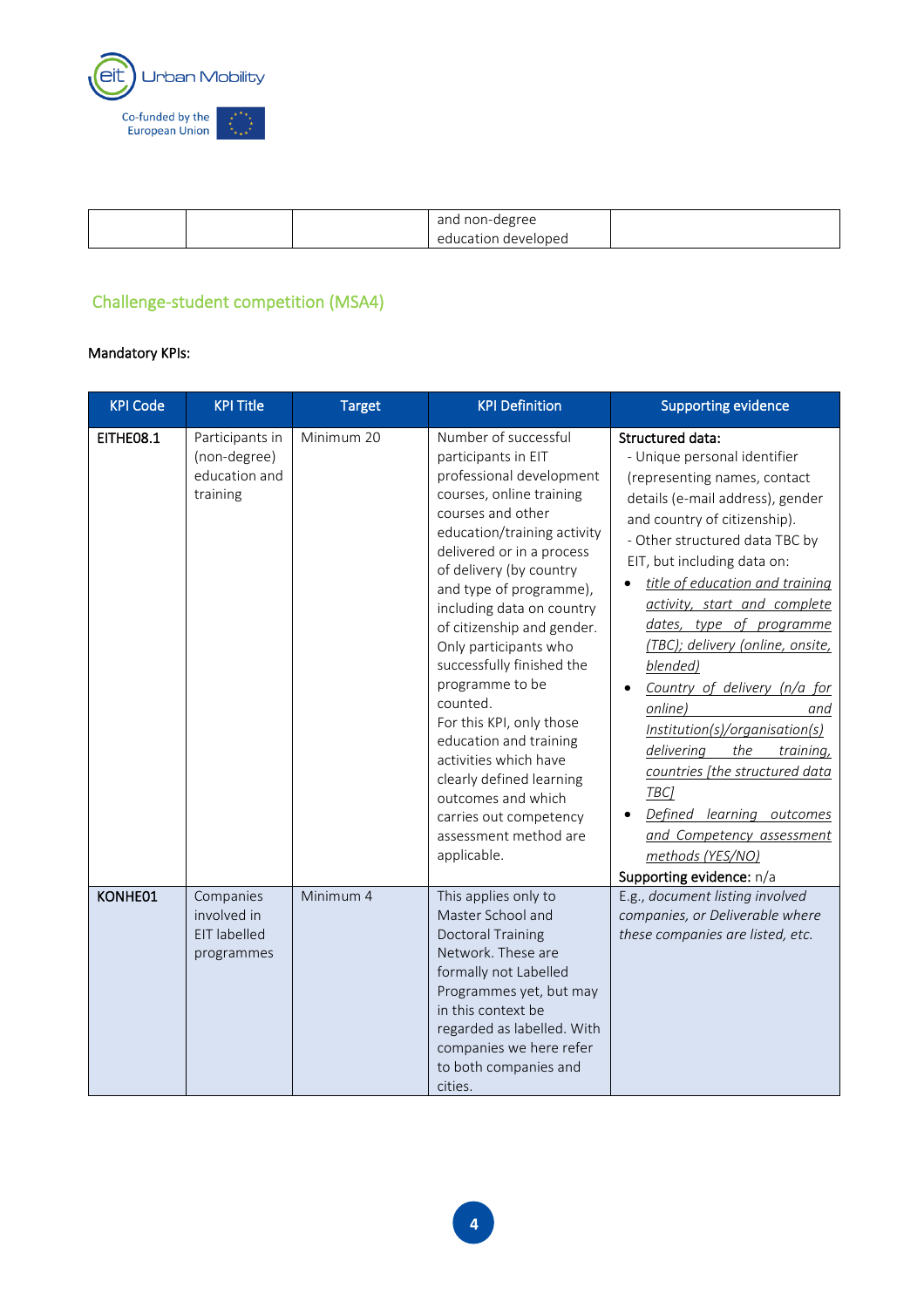

| KONHE02 | Participants in<br>all Academy<br>activities                                               | Minimum 100  | Here each individual<br>participant in an<br>education programme<br>counts, being in the<br>Master School, Doctoral<br>Training Network or<br>Competence Hub.                                                                        | E.g., list with unique personal<br>identifiers, deliverable where the<br>number of participants is<br>presented, etc. |
|---------|--------------------------------------------------------------------------------------------|--------------|--------------------------------------------------------------------------------------------------------------------------------------------------------------------------------------------------------------------------------------|-----------------------------------------------------------------------------------------------------------------------|
| KONHE13 | Annual reach<br>$\circ$ f<br>impressions<br>for EIT Urban<br>Mobility<br>online<br>content | Minimum 4000 | Visitors visiting online<br>content sites being EIT<br>Urban Mobility branded<br>count, irrespectively of<br>type of content, being a<br>site regarding innovation<br>projects, web-TV channel,<br>course home page, or<br>MOOC etc. | E.g., document with information<br>about impressions for online<br>content.                                           |

# *Doctoral Training Network*

# **Teaching methodology with a Knowledge Triangle perspective (DTNA1)**

| <b>KPI Code</b> | <b>KPI Title</b>                                             | <b>Target</b> | <b>KPI Definition</b>                                                                                                                                                                                                                                                                                                                                                                      | <b>Supporting evidence</b>                                                                                                                                                                                                                                                                                                                                              |
|-----------------|--------------------------------------------------------------|---------------|--------------------------------------------------------------------------------------------------------------------------------------------------------------------------------------------------------------------------------------------------------------------------------------------------------------------------------------------------------------------------------------------|-------------------------------------------------------------------------------------------------------------------------------------------------------------------------------------------------------------------------------------------------------------------------------------------------------------------------------------------------------------------------|
| EITHE08.1       | Participants in<br>(non-degree)<br>education and<br>training | Minimum 10    | Number of successful<br>participants in EIT<br>professional development<br>courses, online training<br>courses and other<br>education/training activity<br>delivered or in a process<br>of delivery (by country<br>and type of programme),<br>including data on country<br>of citizenship and gender.<br>Only participants who<br>successfully finished the<br>programme to be<br>counted. | Structured data:<br>- Unique personal identifier<br>(representing names, contact<br>details (e-mail address), gender<br>and country of citizenship).<br>- Other structured data TBC by<br>EIT, but including data on:<br>title of education and training<br>activity, start and complete<br>dates,<br>type of programme<br>(TBC); delivery (online, onsite,<br>blended) |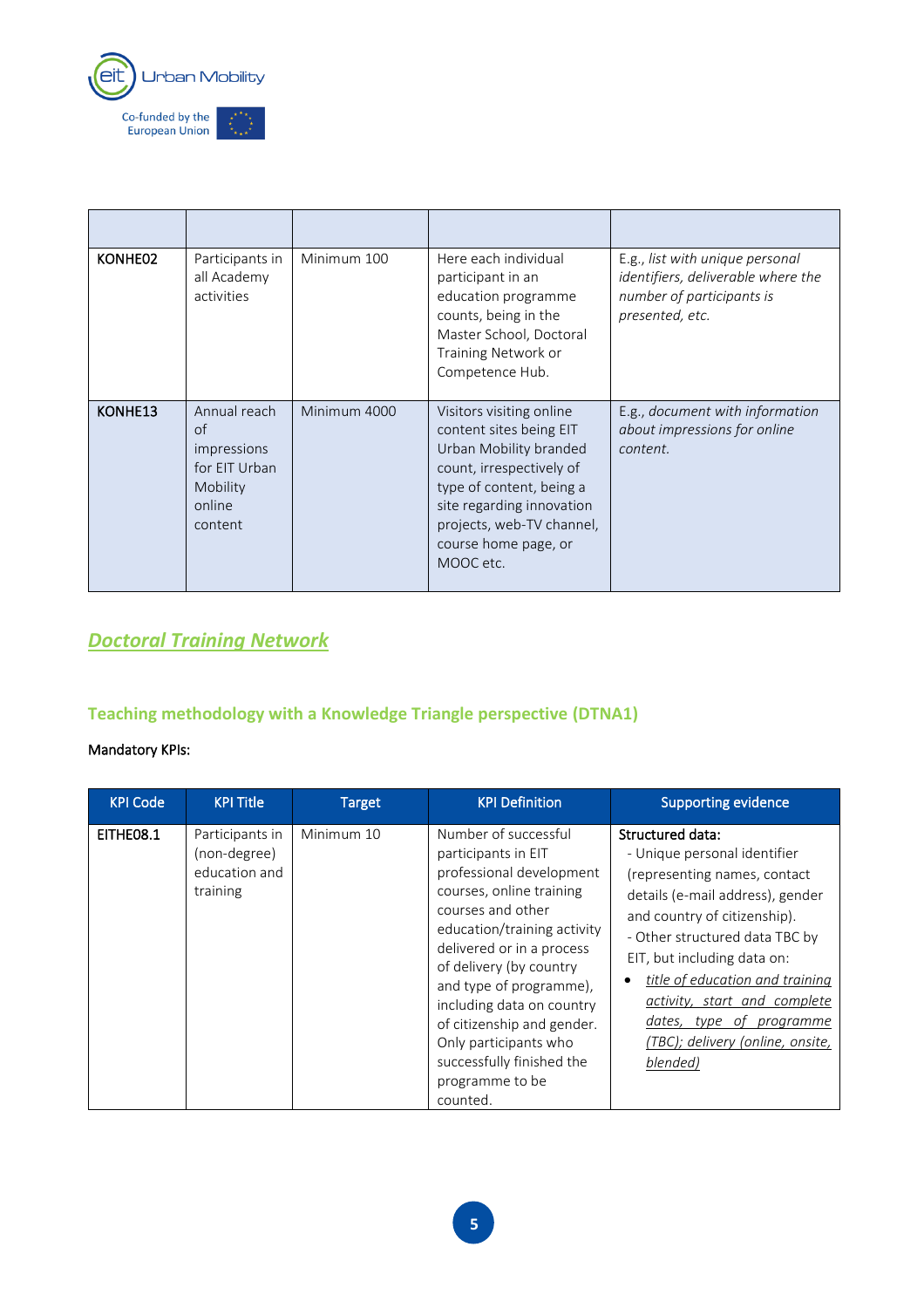

|         |                                                        |            | For this KPI, only those<br>education and training<br>activities which have<br>clearly defined learning<br>outcomes and which<br>carries out competency<br>assessment method are<br>applicable.                                                                    | Country of delivery (n/a for<br>online)<br>and<br>Institution(s)/organisation(s)<br>delivering<br>the<br>training,<br>countries [the structured data<br>TBC]<br>Defined learning outcomes<br>and Competency assessment<br>methods (YES/NO)<br>Supporting evidence: n/a |
|---------|--------------------------------------------------------|------------|--------------------------------------------------------------------------------------------------------------------------------------------------------------------------------------------------------------------------------------------------------------------|------------------------------------------------------------------------------------------------------------------------------------------------------------------------------------------------------------------------------------------------------------------------|
| KONHE01 | Companies<br>involved in<br>EIT labelled<br>programmes | Minimum 4  | This applies only to<br>Master School and<br><b>Doctoral Training</b><br>Network. These are<br>formally not Labelled<br>Programmes yet, but may<br>in this context be<br>regarded as labelled. With<br>companies we here refer<br>to both companies and<br>cities. | E.g., document listing involved<br>companies, or Deliverable where<br>these companies are listed, etc.                                                                                                                                                                 |
| KONHE02 | Participants in<br>all Academy<br>activities           | Minimum 50 | Here each individual<br>participant in an<br>education programme<br>counts, being in the<br>Master School, Doctoral<br>Training Network or<br>Competence Hub.                                                                                                      | E.g., list with unique personal<br>identifiers, deliverable where the<br>number of participants is<br>presented, etc.                                                                                                                                                  |

### **PhD candidate start-up activities (DTNA2)**

| <b>KPI Code</b> | <b>KPI Title</b>                                             | Target     | <b>KPI Definition</b>                                                                                                                                   | <b>Supporting evidence</b>                                                                                                                                                             |
|-----------------|--------------------------------------------------------------|------------|---------------------------------------------------------------------------------------------------------------------------------------------------------|----------------------------------------------------------------------------------------------------------------------------------------------------------------------------------------|
| EITHEO8.1       | Participants in<br>(non-degree)<br>education and<br>training | Minimum 10 | Number of successful<br>participants in EIT<br>professional development<br>courses, online training<br>courses and other<br>education/training activity | Structured data:<br>- Unique personal identifier<br>(representing names, contact<br>details (e-mail address), gender<br>and country of citizenship).<br>- Other structured data TBC by |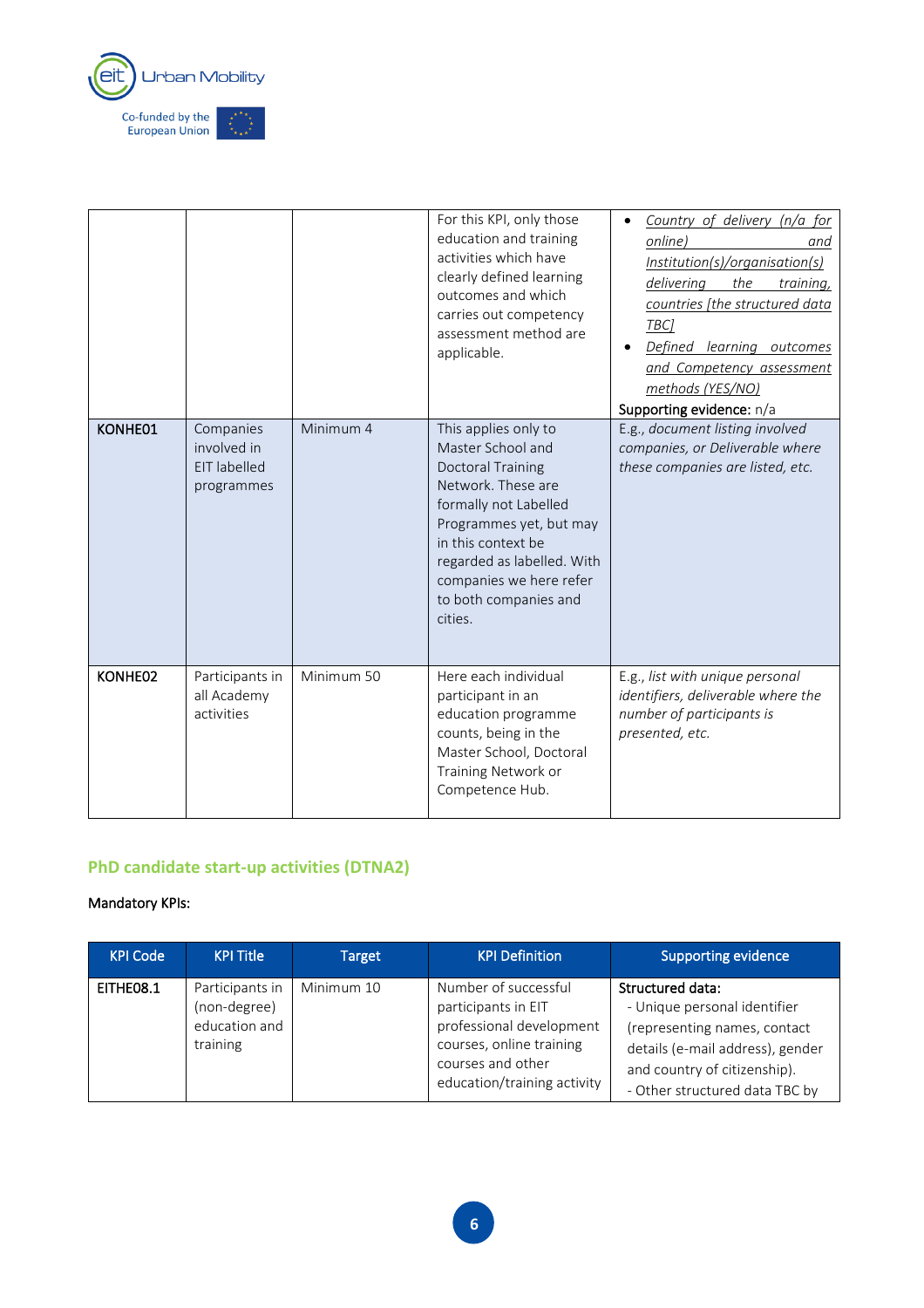

| KONHE01 | Companies<br>involved in<br><b>EIT labelled</b><br>programmes | Minimum 4  | delivered or in a process<br>of delivery (by country<br>and type of programme),<br>including data on country<br>of citizenship and gender.<br>Only participants who<br>successfully finished the<br>programme to be<br>counted.<br>For this KPI, only those<br>education and training<br>activities which have<br>clearly defined learning<br>outcomes and which<br>carries out competency<br>assessment method are<br>applicable.<br>This applies only to<br>Master School and<br><b>Doctoral Training</b><br>Network. These are<br>formally not Labelled<br>Programmes yet, but may<br>in this context be<br>regarded as labelled. With<br>companies we here refer<br>to both companies and<br>cities. | EIT, but including data on:<br>title of education and training<br>activity, start and complete<br>dates, type of programme<br>(TBC); delivery (online, onsite,<br>blended)<br>Country of delivery (n/a for<br>online)<br>and<br>Institution(s)/organisation(s)<br>delivering<br>the<br>training,<br>countries [the structured data<br>TBC]<br>Defined learning outcomes<br>and Competency assessment<br>methods (YES/NO)<br>Supporting evidence: n/a<br>E.g., document listing involved<br>companies, or Deliverable where<br>these companies are listed, etc. |
|---------|---------------------------------------------------------------|------------|----------------------------------------------------------------------------------------------------------------------------------------------------------------------------------------------------------------------------------------------------------------------------------------------------------------------------------------------------------------------------------------------------------------------------------------------------------------------------------------------------------------------------------------------------------------------------------------------------------------------------------------------------------------------------------------------------------|----------------------------------------------------------------------------------------------------------------------------------------------------------------------------------------------------------------------------------------------------------------------------------------------------------------------------------------------------------------------------------------------------------------------------------------------------------------------------------------------------------------------------------------------------------------|
| KONHE02 | Participants in<br>all Academy<br>activities                  | Minimum 50 | Here each individual<br>participant in an<br>education programme<br>counts, being in the<br>Master School, Doctoral<br>Training Network or<br>Competence Hub.                                                                                                                                                                                                                                                                                                                                                                                                                                                                                                                                            | E.g., list with unique personal<br>identifiers, deliverable where the<br>number of participants is<br>presented, etc.                                                                                                                                                                                                                                                                                                                                                                                                                                          |

## *Competence Hub*

**Online urban mobility courses with a significant financial and impact potential (CHA1)**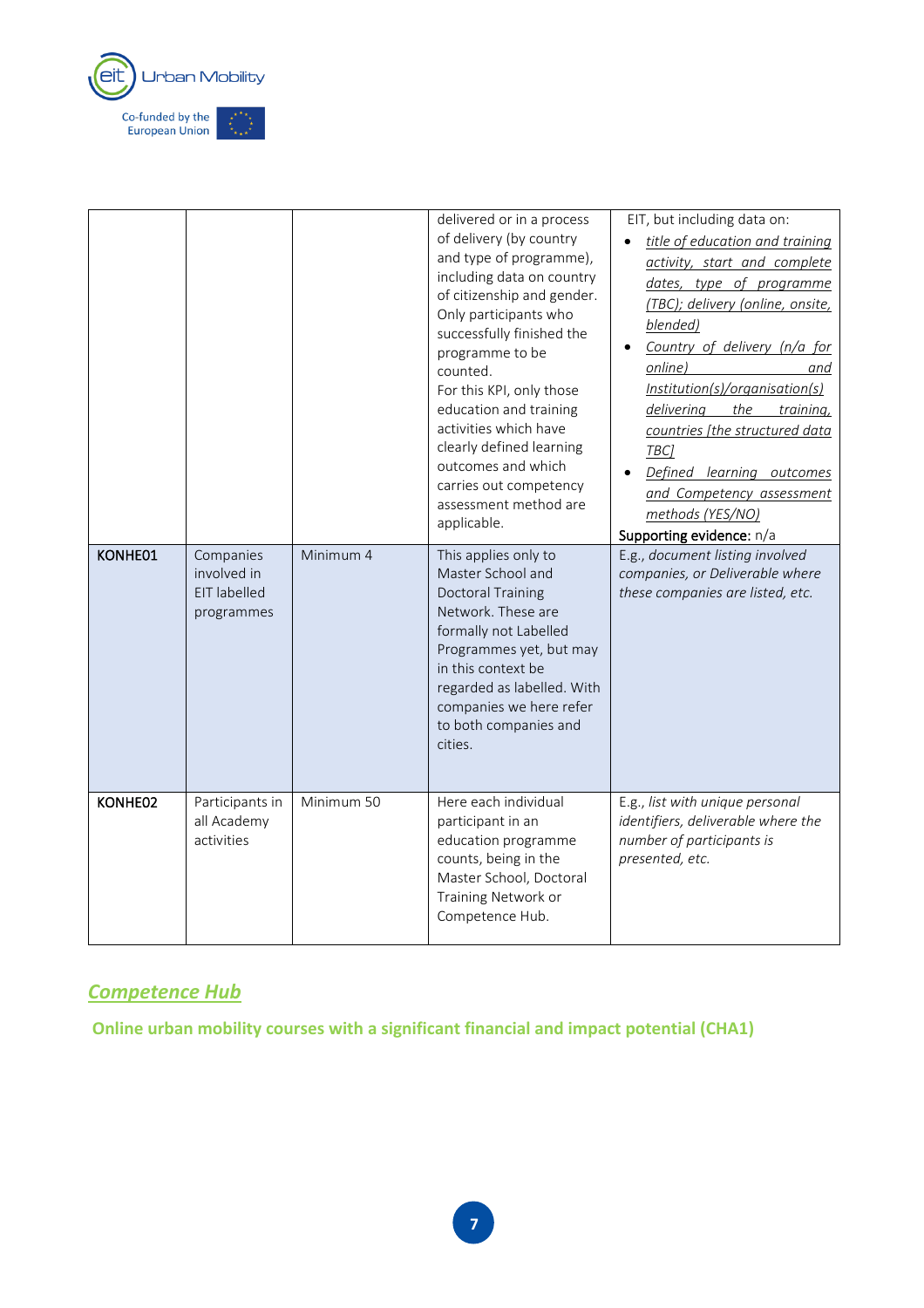

#### Mandatory KPIs:

| <b>KPI Code</b> | <b>KPI Title</b>                                             | <b>Target</b> | <b>KPI Definition</b>                                                                                                                                                                                                                                                                                                                                                                                                                                                                                                                                                                         | <b>Supporting evidence</b>                                                                                                                                                                                                                                                                                                                                                                                                                                                                                                                                                                                                                            |
|-----------------|--------------------------------------------------------------|---------------|-----------------------------------------------------------------------------------------------------------------------------------------------------------------------------------------------------------------------------------------------------------------------------------------------------------------------------------------------------------------------------------------------------------------------------------------------------------------------------------------------------------------------------------------------------------------------------------------------|-------------------------------------------------------------------------------------------------------------------------------------------------------------------------------------------------------------------------------------------------------------------------------------------------------------------------------------------------------------------------------------------------------------------------------------------------------------------------------------------------------------------------------------------------------------------------------------------------------------------------------------------------------|
| EITHE08.1       | Participants in<br>(non-degree)<br>education and<br>training | Minimum 15    | Number of successful<br>participants in EIT<br>professional development<br>courses, online training<br>courses and other<br>education/training activity<br>delivered or in a process<br>of delivery (by country<br>and type of programme),<br>including data on country<br>of citizenship and gender.<br>Only participants who<br>successfully finished the<br>programme to be<br>counted.<br>For this KPI, only those<br>education and training<br>activities which have<br>clearly defined learning<br>outcomes and which<br>carries out competency<br>assessment method are<br>applicable. | <b>Structured data:</b><br>- Unique personal identifier<br>(representing names, contact<br>details (e-mail address), gender<br>and country of citizenship).<br>- Other structured data TBC by<br>EIT, but including data on:<br>title of education and training<br>activity, start and complete<br>dates, type of programme<br>(TBC); delivery (online, onsite,<br>blended)<br>Country of delivery (n/a for<br>online)<br>and<br>Institution(s)/organisation(s)<br>delivering<br>the<br>training,<br>countries [the structured data<br>TBC]<br>Defined learning outcomes<br>and Competency assessment<br>methods (YES/NO)<br>Supporting evidence: n/a |
| KONHE02         | Participants in<br>all Academy<br>activities                 | Minimum 25    | Here each individual<br>participant in an<br>education programme<br>counts, being in the<br>Master School, Doctoral<br>Training Network or<br>Competence Hub.                                                                                                                                                                                                                                                                                                                                                                                                                                 | E.g., list with unique personal<br>identifiers, deliverable where the<br>number of participants is<br>presented, etc.                                                                                                                                                                                                                                                                                                                                                                                                                                                                                                                                 |

**Face-to-face urban mobility courses with a significant financial and impact potential (CHA2)**

| <b>KPI Code</b> | <b>KPI Title</b>                                             | <b>Target</b> | <b>KPI Definition</b>                                                                               | <b>Supporting evidence</b>                                                                                           |
|-----------------|--------------------------------------------------------------|---------------|-----------------------------------------------------------------------------------------------------|----------------------------------------------------------------------------------------------------------------------|
| EITHEO8.1       | Participants in<br>(non-degree)<br>education and<br>training | Minimum 15    | Number of successful<br>participants in EIT<br>professional development<br>courses, online training | Structured data:<br>- Unique personal identifier<br>(representing names, contact<br>details (e-mail address), gender |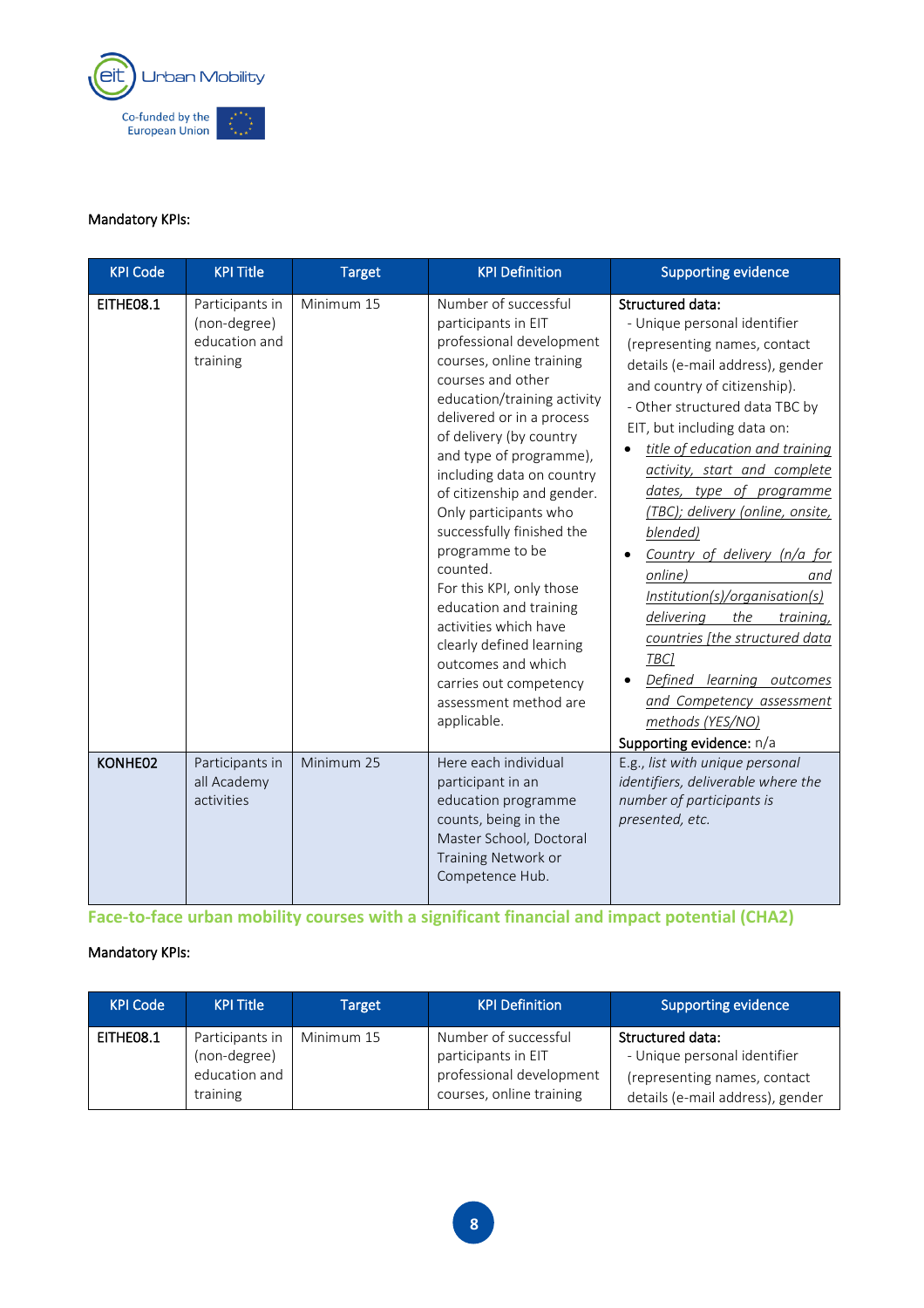

|         |                                              |            | courses and other<br>education/training activity<br>delivered or in a process<br>of delivery (by country<br>and type of programme),<br>including data on country<br>of citizenship and gender.<br>Only participants who<br>successfully finished the<br>programme to be<br>counted.<br>For this KPI, only those<br>education and training<br>activities which have<br>clearly defined learning<br>outcomes and which<br>carries out competency<br>assessment method are<br>applicable. | and country of citizenship).<br>- Other structured data TBC by<br>EIT, but including data on:<br>title of education and training<br>activity, start and complete<br>dates, type of programme<br>(TBC); delivery (online, onsite,<br>blended)<br>Country of delivery (n/a for<br>online)<br>and<br>Institution(s)/organisation(s)<br>delivering<br>the<br>training,<br>countries [the structured data<br>TBC1<br>Defined<br>learning outcomes<br>and Competency assessment<br>methods (YES/NO)<br>Supporting evidence: n/a |
|---------|----------------------------------------------|------------|----------------------------------------------------------------------------------------------------------------------------------------------------------------------------------------------------------------------------------------------------------------------------------------------------------------------------------------------------------------------------------------------------------------------------------------------------------------------------------------|---------------------------------------------------------------------------------------------------------------------------------------------------------------------------------------------------------------------------------------------------------------------------------------------------------------------------------------------------------------------------------------------------------------------------------------------------------------------------------------------------------------------------|
| KONHE02 | Participants in<br>all Academy<br>activities | Minimum 25 | Here each individual<br>participant in an<br>education programme<br>counts, being in the<br>Master School, Doctoral<br>Training Network or<br>Competence Hub.                                                                                                                                                                                                                                                                                                                          | E.g., list with unique personal<br>identifiers, deliverable where the<br>number of participants is<br>presented, etc.                                                                                                                                                                                                                                                                                                                                                                                                     |

# **Meeting city staff education needs (CHA3)**

| <b>KPI Code</b> | <b>KPI Title</b>                                             | Target     | <b>KPI Definition</b>                                                                                                                                                                                                                                                                                 | <b>Supporting evidence</b>                                                                                                                                                                                                                                                                                                 |
|-----------------|--------------------------------------------------------------|------------|-------------------------------------------------------------------------------------------------------------------------------------------------------------------------------------------------------------------------------------------------------------------------------------------------------|----------------------------------------------------------------------------------------------------------------------------------------------------------------------------------------------------------------------------------------------------------------------------------------------------------------------------|
| EITHE08.1       | Participants in<br>(non-degree)<br>education and<br>training | Minimum 15 | Number of successful<br>participants in EIT<br>professional development<br>courses, online training<br>courses and other<br>education/training activity<br>delivered or in a process<br>of delivery (by country<br>and type of programme),<br>including data on country<br>of citizenship and gender. | Structured data:<br>- Unique personal identifier<br>(representing names, contact<br>details (e-mail address), gender<br>and country of citizenship).<br>- Other structured data TBC by<br>EIT, but including data on:<br>title of education and training<br>activity, start and complete<br>dates,<br>type of<br>programme |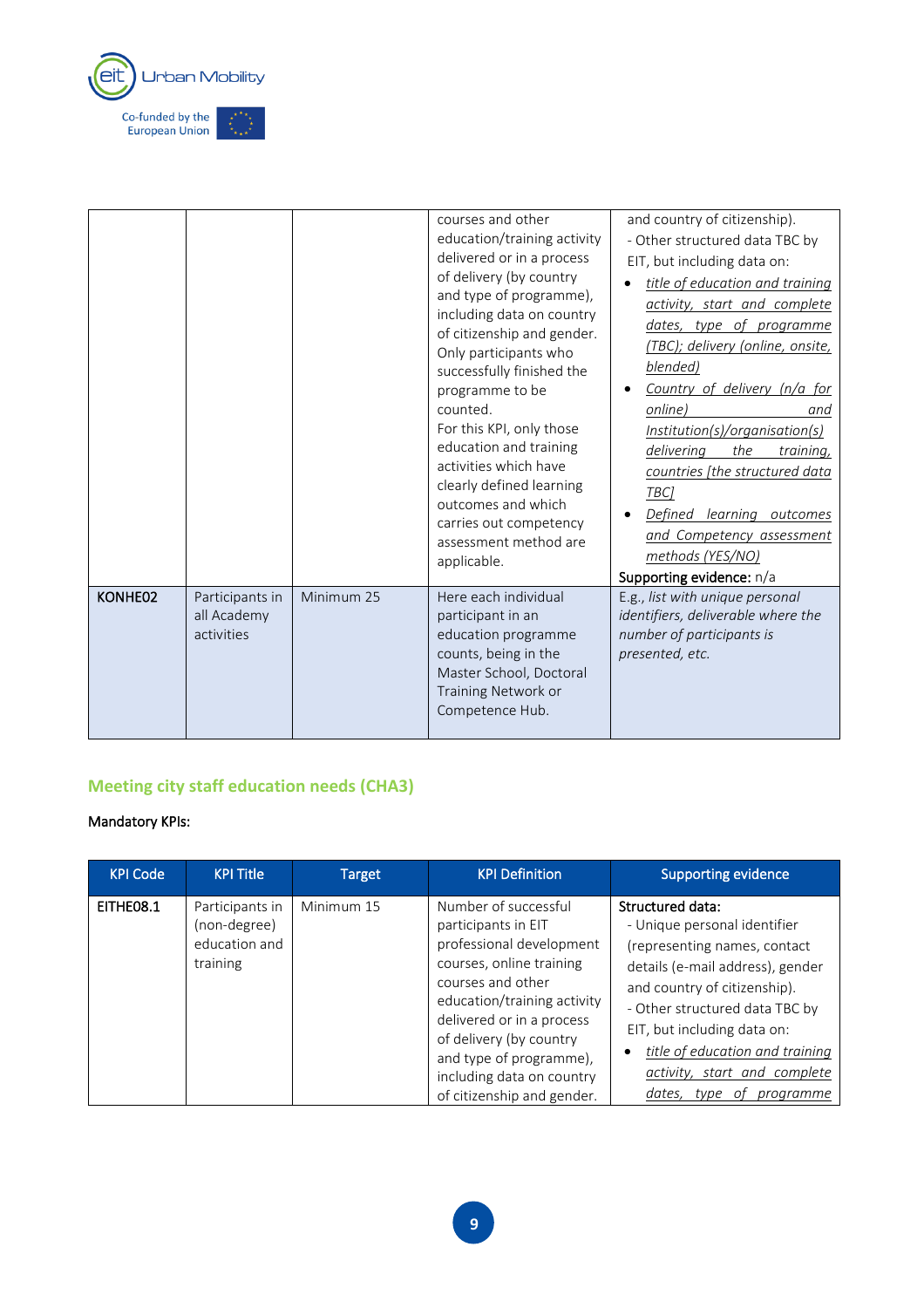

|         |                                              |            | Only participants who<br>successfully finished the<br>programme to be<br>counted.<br>For this KPI, only those<br>education and training<br>activities which have<br>clearly defined learning<br>outcomes and which<br>carries out competency<br>assessment method are<br>applicable. | (TBC); delivery (online, onsite,<br>blended)<br>Country of delivery (n/a for<br>online)<br>and<br>Institution(s)/organisation(s)<br>delivering<br>the<br>training,<br>countries (the structured data<br>TBC]<br>Defined<br>learning<br>outcomes<br>and Competency assessment<br>methods (YES/NO)<br>Supporting evidence: n/a |
|---------|----------------------------------------------|------------|--------------------------------------------------------------------------------------------------------------------------------------------------------------------------------------------------------------------------------------------------------------------------------------|------------------------------------------------------------------------------------------------------------------------------------------------------------------------------------------------------------------------------------------------------------------------------------------------------------------------------|
| KONHE02 | Participants in<br>all Academy<br>activities | Minimum 50 | Here each individual<br>participant in an<br>education programme<br>counts, being in the<br>Master School, Doctoral<br>Training Network or<br>Competence Hub.                                                                                                                        | E.g., list with unique personal<br>identifiers, deliverable where the<br>number of participants is<br>presented, etc.                                                                                                                                                                                                        |

### **Hackathons (CHA4)**

| <b>KPI Code</b> | <b>KPI Title</b>                                             | Target     | <b>KPI</b> Definition                                                                                                                                                                                                                                                                                                                                                                                                                            | <b>Supporting evidence</b>                                                                                                                                                                                                                                                                                                                                                                                                                               |
|-----------------|--------------------------------------------------------------|------------|--------------------------------------------------------------------------------------------------------------------------------------------------------------------------------------------------------------------------------------------------------------------------------------------------------------------------------------------------------------------------------------------------------------------------------------------------|----------------------------------------------------------------------------------------------------------------------------------------------------------------------------------------------------------------------------------------------------------------------------------------------------------------------------------------------------------------------------------------------------------------------------------------------------------|
| EITHEO8.1       | Participants in<br>(non-degree)<br>education and<br>training | Minimum 40 | Number of successful<br>participants in EIT<br>professional development<br>courses, online training<br>courses and other<br>education/training activity<br>delivered or in a process<br>of delivery (by country<br>and type of programme),<br>including data on country<br>of citizenship and gender.<br>Only participants who<br>successfully finished the<br>programme to be<br>counted.<br>For this KPI, only those<br>education and training | Structured data:<br>- Unique personal identifier<br>(representing names, contact<br>details (e-mail address), gender<br>and country of citizenship).<br>- Other structured data TBC by<br>EIT, but including data on:<br>title of education and training<br>activity, start and complete<br>dates, type of programme<br>(TBC); delivery (online, onsite,<br>blended)<br>Country of delivery (n/a for<br>online)<br>and<br>Institution(s)/organisation(s) |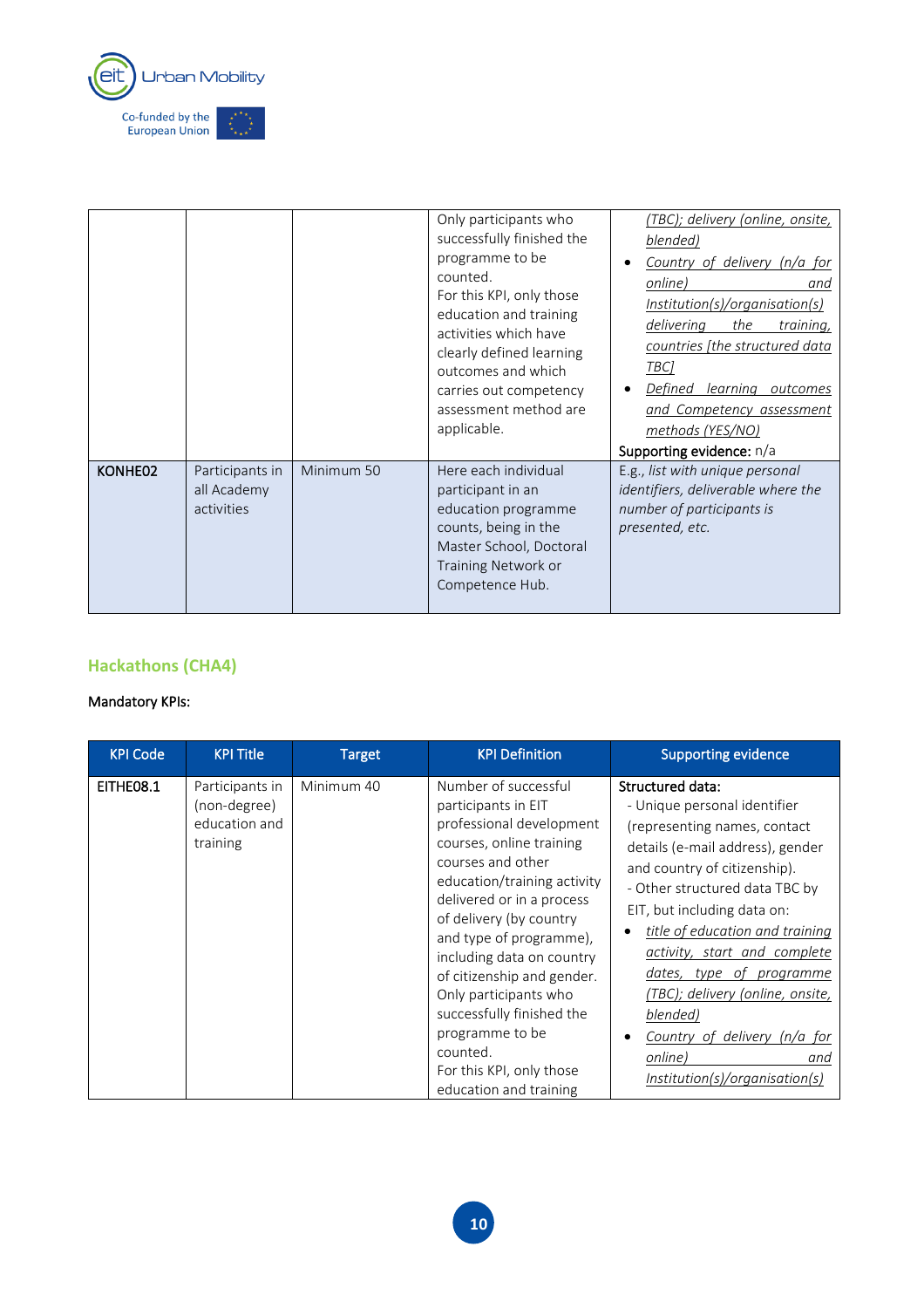

|         |                                              |            | activities which have<br>clearly defined learning<br>outcomes and which<br>carries out competency<br>assessment method are<br>applicable.                     | delivering<br>the<br>training,<br>countries [the structured data<br><b>TBCl</b><br>Defined<br>learning<br>outcomes<br>and Competency assessment<br>methods (YES/NO)<br>Supporting evidence: n/a |
|---------|----------------------------------------------|------------|---------------------------------------------------------------------------------------------------------------------------------------------------------------|-------------------------------------------------------------------------------------------------------------------------------------------------------------------------------------------------|
| KONHE02 | Participants in<br>all Academy<br>activities | Minimum 80 | Here each individual<br>participant in an<br>education programme<br>counts, being in the<br>Master School, Doctoral<br>Training Network or<br>Competence Hub. | E.g., list with unique personal<br>identifiers, deliverable where the<br>number of participants is<br>presented, etc.                                                                           |

### **Multi-stakeholder collaboration courses (CHA5)**

| <b>KPI Code</b> | <b>KPI Title</b>                                             | <b>Target</b> | <b>KPI Definition</b>                                                                                                                                                                                                                                                                                                                                                                                                                                                                                                                                                                         | <b>Supporting evidence</b>                                                                                                                                                                                                                                                                                                                                                                                                                                                                                                                                                                                            |
|-----------------|--------------------------------------------------------------|---------------|-----------------------------------------------------------------------------------------------------------------------------------------------------------------------------------------------------------------------------------------------------------------------------------------------------------------------------------------------------------------------------------------------------------------------------------------------------------------------------------------------------------------------------------------------------------------------------------------------|-----------------------------------------------------------------------------------------------------------------------------------------------------------------------------------------------------------------------------------------------------------------------------------------------------------------------------------------------------------------------------------------------------------------------------------------------------------------------------------------------------------------------------------------------------------------------------------------------------------------------|
| EITHE08.1       | Participants in<br>(non-degree)<br>education and<br>training | Minimum 20    | Number of successful<br>participants in EIT<br>professional development<br>courses, online training<br>courses and other<br>education/training activity<br>delivered or in a process<br>of delivery (by country<br>and type of programme),<br>including data on country<br>of citizenship and gender.<br>Only participants who<br>successfully finished the<br>programme to be<br>counted.<br>For this KPI, only those<br>education and training<br>activities which have<br>clearly defined learning<br>outcomes and which<br>carries out competency<br>assessment method are<br>applicable. | Structured data:<br>- Unique personal identifier<br>(representing names, contact<br>details (e-mail address), gender<br>and country of citizenship).<br>- Other structured data TBC by<br>EIT, but including data on:<br>title of education and training<br>activity, start and complete<br>dates, type of programme<br>(TBC); delivery (online, onsite,<br>blended)<br>Country of delivery (n/a for<br>online)<br>and<br>Institution(s)/organisation(s)<br>delivering<br>the<br>training,<br>countries [the structured data<br>TBC1<br>Defined learning<br>outcomes<br>and Competency assessment<br>methods (YES/NO) |